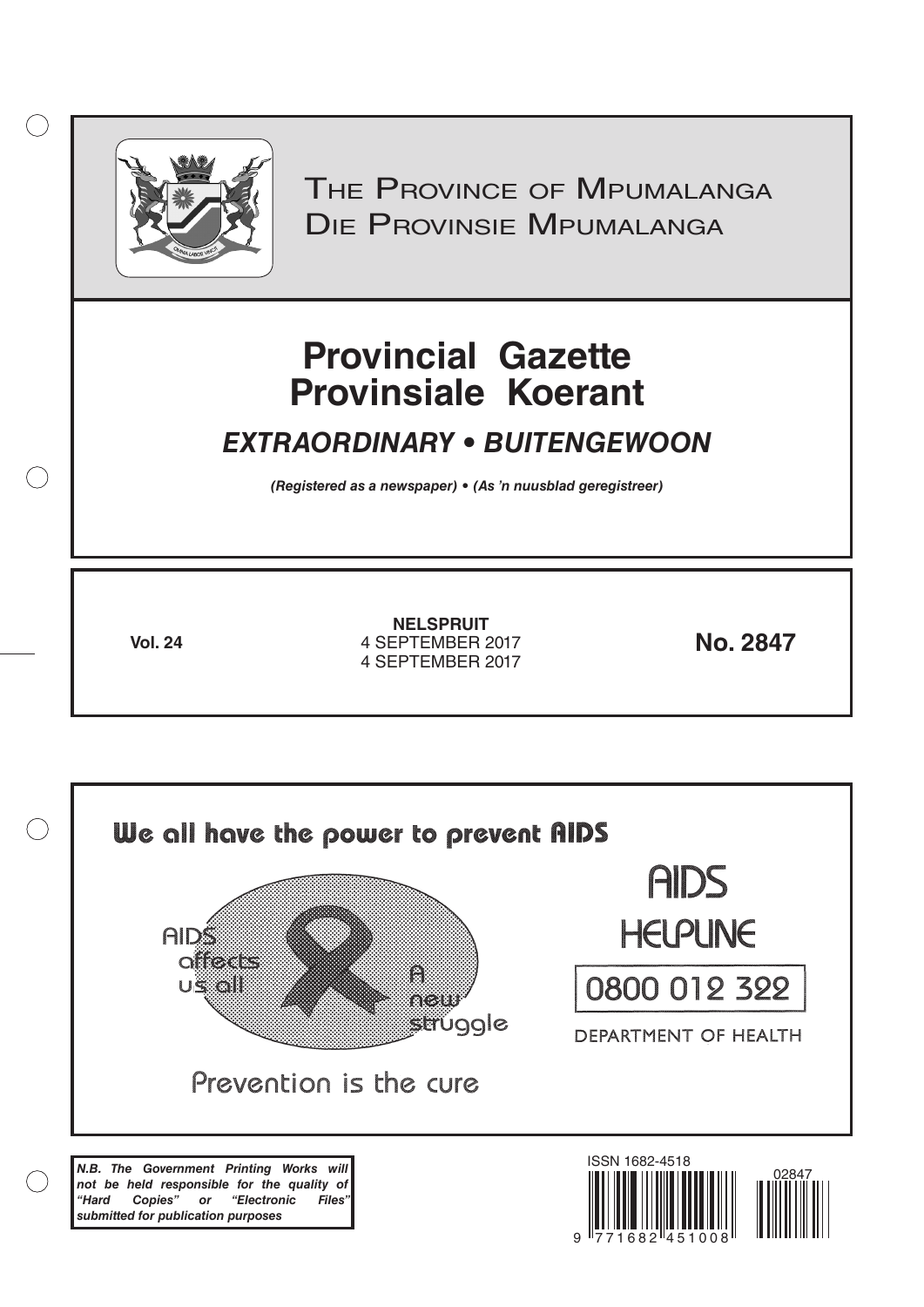## **IMPORTANT NOTICE:**

**The GovernmenT PrinTinG Works Will noT be held resPonsible for any errors ThaT miGhT occur due To The submission of incomPleTe / incorrecT / illeGible coPy.**

**no fuTure queries Will be handled in connecTion WiTh The above.**

#### **CONTENTS**

|          |                                                                                                                                                                                                       | Gazette<br>No. | Page<br>No. |
|----------|-------------------------------------------------------------------------------------------------------------------------------------------------------------------------------------------------------|----------------|-------------|
|          | <b>LOCAL AUTHORITY NOTICES • PLAASLIKE OWERHEIDS KENNISGEWINGS</b>                                                                                                                                    |                |             |
| 93       | Town-planning and Townships Ordinance (15/1986): Steve Tshwete Amendment Scheme 663: Notice of                                                                                                        | 2847           |             |
| 94<br>95 | Local Government Ordinance (17/1939): Permanent closure of a portion of a street Mhluzi Extension 2<br>Town-planning and Townships Ordinance (15/1986): Steve Tshwete Amendment Scheme 266: Notice of | 2847           |             |
| 96       | Town-planning and Townships Ordinance (15/1986): Steve Tshwete Amendment Scheme 597: Notice of                                                                                                        | 2847           | 5           |
|          |                                                                                                                                                                                                       | 2847           | ĥ           |
|          |                                                                                                                                                                                                       |                |             |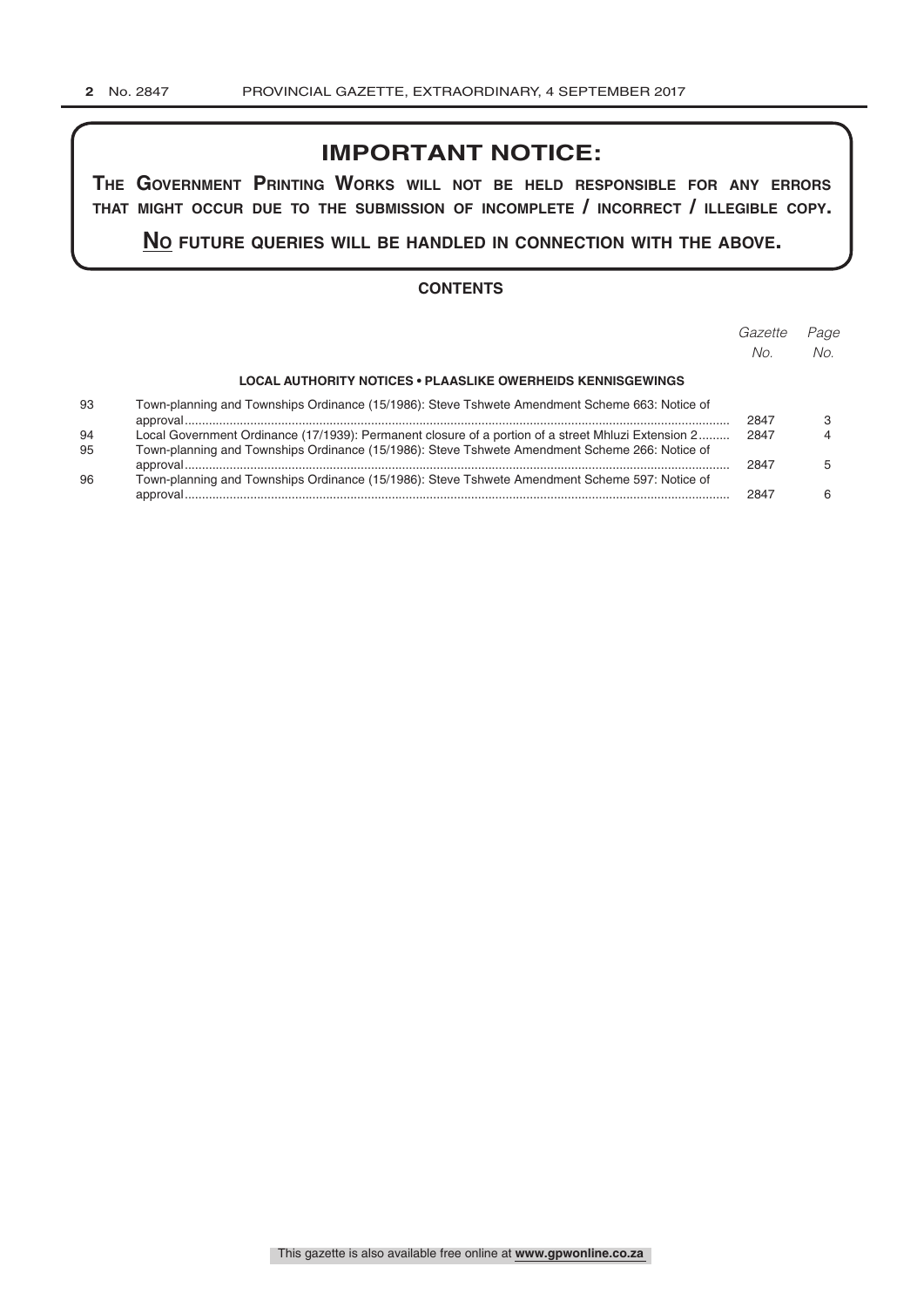## Local Authority Notices • Plaaslike Owerheids Kennisgewings

#### **LOCAL AUTHORITY NOTICE 93 OF 2017**

## **STEVE TSHWETE AMENDEMENT SCHEME 663 NOTICE OF APPROVAL**

Notice is hereby given in terms of Section 57(1)(a) of the Town Planning and Townships Ordinance, 1986 (Ordinance 15 of 1986, as amended) that the Steve Tshwete Local Municipality, has approved the amendment of the Steve Tshwete Town Planning Scheme, 2004 by the rezoning of **Erven 294 – 297 Township of Mafube** from **"Residential 1"** to **"Institutional"** and **Portion 1 of Erf 464 Township of Mafube** from **"Residential 1"** to **"Public Road".**

Map 3 and the scheme clauses of the amendment scheme will lie open for inspection at all reasonable times at the office of the Director-General, Mpumalanga, Provincial Administration, Department of Agriculture, Rural Development and Land Administration, Mbombela, as well as at the Municipal Manager, Municipal Buildings, Wanderers Avenue, Middelburg.

This amendment is known as Steve Tshwete Amendment Scheme **663** and shall come into operation on the date of publication of this notice.

> **SM Mnguni Acting Municipal Manager**

Municipal Offices Wanderers Avenue P.O. Box 14 **MIDDELBURG** 1050

**DATE:**

**REF:** 15/4/R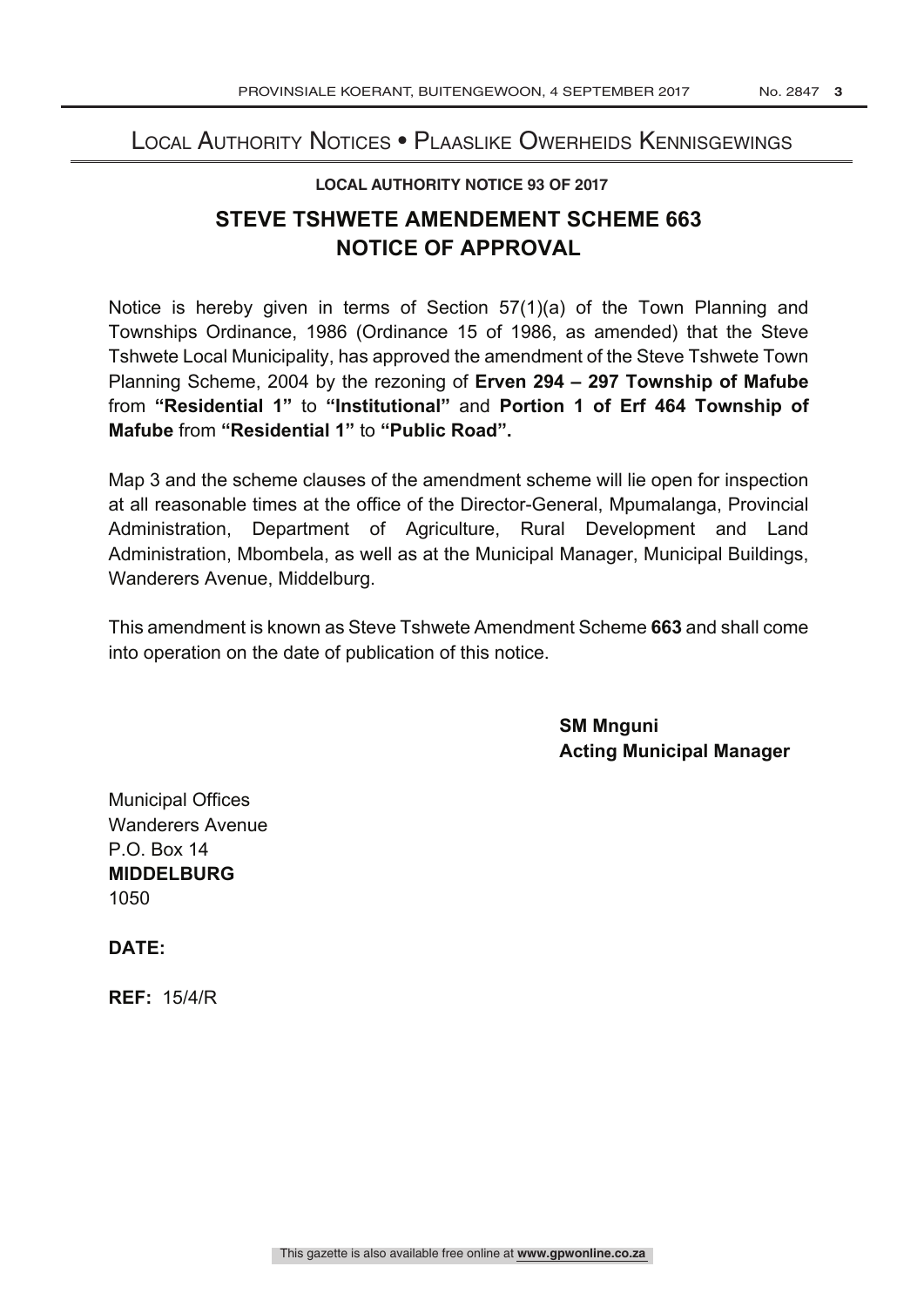#### **LOCAL AUTHORITY NOTICE 94 OF 2017**

### **STEVE TSHWETE LOCAL MUNICIPALITY**

### PERMANENT CLOSURE OF A PORTION OF A STREET MHLUZI EXTENSION 2

Notice is hereby given in terms of Section 67 of the Local Government Ordinance 17 of 1939, as amended, and Section 21 of the Local Government: Municipal Systems Act 32 of 2000, that the Steve Tshwete Local Municipality intends to permanently close a portion of Portion 238 of Erf 5629 Mhluzi Extension 2, measuring  $48m^2$  in extent.

A plan indicating the said portion of the street to be closed is available and may be inspected, during office hours, at Room B218, Legal and Administration Department, First Floor, Steve Tshwete Local Municipality, for a period of 28 days from the date of publication of this notice.

Any person desirous of objecting to the proposed closure or wishing to make recommendations in this regard, should lodge such objection or recommendation, as the case may be, in writing to the Municipal Manager, Steve Tshwete Local Municipality, P.O. Box 14, Middelburg, 1050, to reach him no later than 28 days from the date of publication of this notice.

**S.M. MNGUNI Acting Municipal Manager**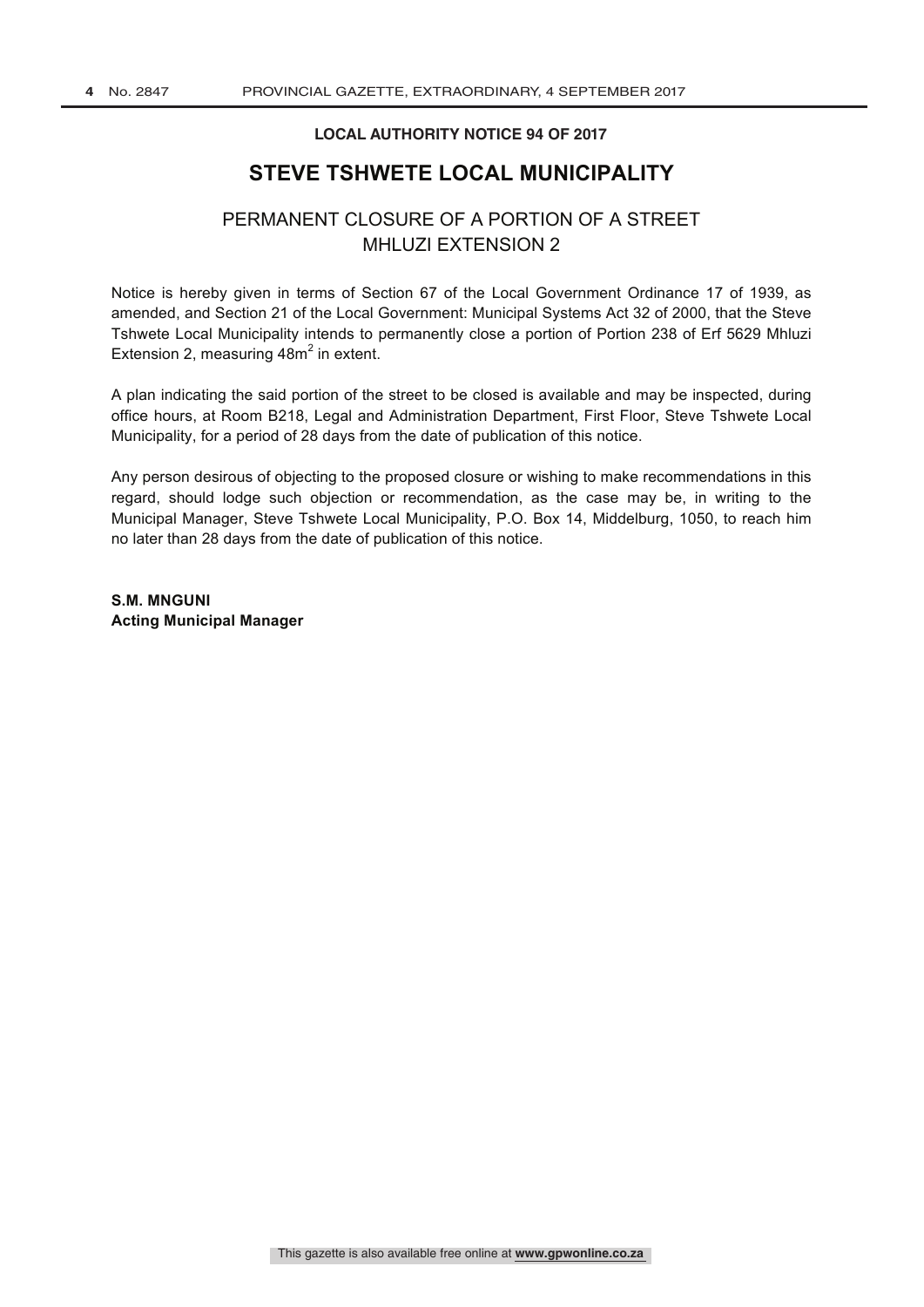## **LOCAL AUTHORITY NOTICE 95 OF 2017 STEVE TSHWETE AMENDMENT SCHEME 266 NOTICE OF APPROVAL**

Notice is hereby given in terms of Section 57(1)(a) of the Town Planning and Township Ordinance, 1986 (Ordinance 15 of 1986, as amended) that the Steve Tshwete Local Municipality, has approved the amendment of the Steve Tshwete Town Planning Scheme, 2004 by the rezoning of **Erf 916 (Previously Erven 876 & 879) Township of Rietkuil** from **"Special"** to **"Industrial 2".**

Map 3 and the scheme clause of the amendment scheme will lie open for inspection at all reasonable times at the office of the Director-General, Mpumalanga, Provincial Administration, Department of Agriculture, Rural Development and Land Administration, Mbombela, as well as at the Municipal Manager, Municipal Buildings, Wanderers Avenue, Middelburg.

This amendment is known as Steve Tshwete Amendment Scheme **266** and shall come into operation on the date of publication of this notice.

> **SM Mnguni Acting Municipal Manager**

Municipal Offices Wanderers Avenue P.O. Box 14 **MIDDELBURG** 1050

**DATE:**

**REF:** 15/4/R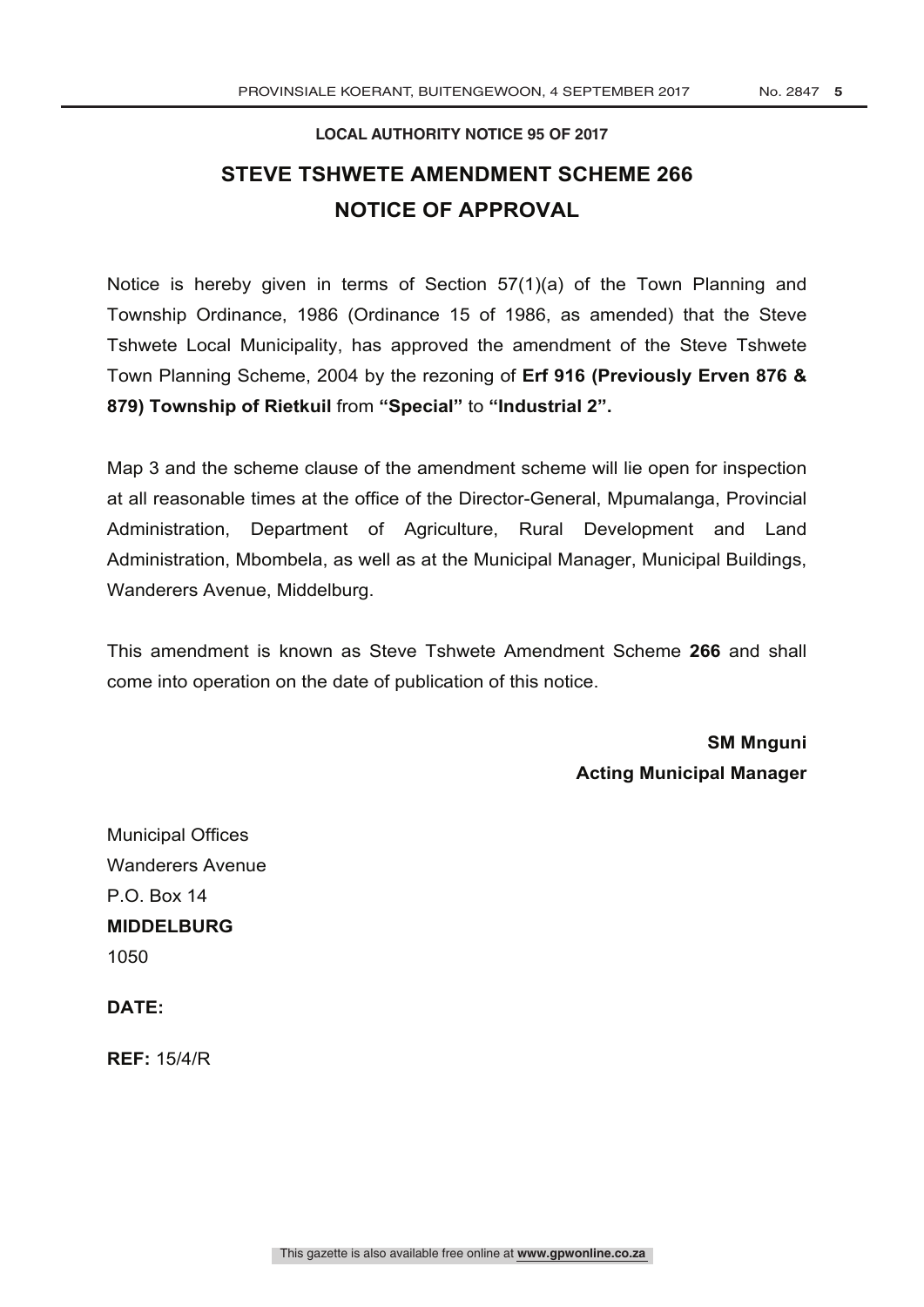#### **LOCAL AUTHORITY NOTICE 96 OF 2017**

## **STEVE TSHWETE AMENDEMENT SCHEME 597 NOTICE OF APPROVAL**

Notice is hereby given in terms of Section 57(1)(a) of the Town Planning and Townships Ordinance, 1986 (Ordinance 15 of 1986, as amended) that the Steve Tshwete Local Municipality, has approved the amendment of the Steve Tshwete Town Planning Scheme, 2004 by the rezoning of **Erf 717 Township of Pullenshope** from **"Residential 1"** to **"Residential 3"**.

Map 3 and the scheme clauses of the amendment scheme will lie open for inspection at all reasonable times at the office of the Director-General, Mpumalanga, Provincial Administration, Department of Agriculture, Rural Development and Land Administration, Mbombela, as well as at the Municipal Manager, Municipal Buildings, Wanderers Avenue, Middelburg.

This amendment is known as Steve Tshwete Amendment Scheme **597** and shall come into operation on the date of publication of this notice.

> **SM Mnguni Acting Municipal Manager**

Municipal Offices Wanderers Avenue P.O. Box 14 **MIDDELBURG** 1050

**DATE:**

**REF:** 15/4/R